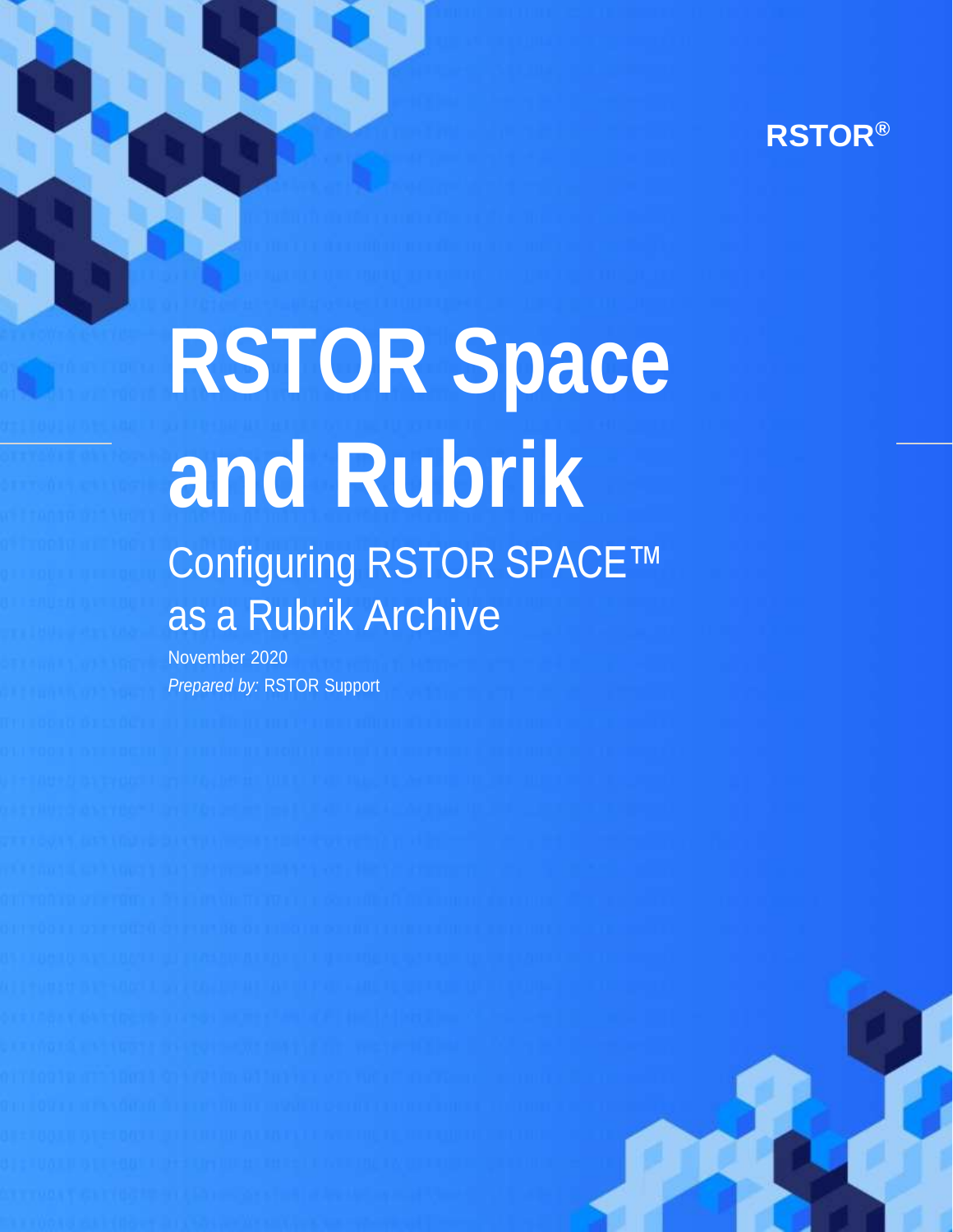#### **Table of Contents**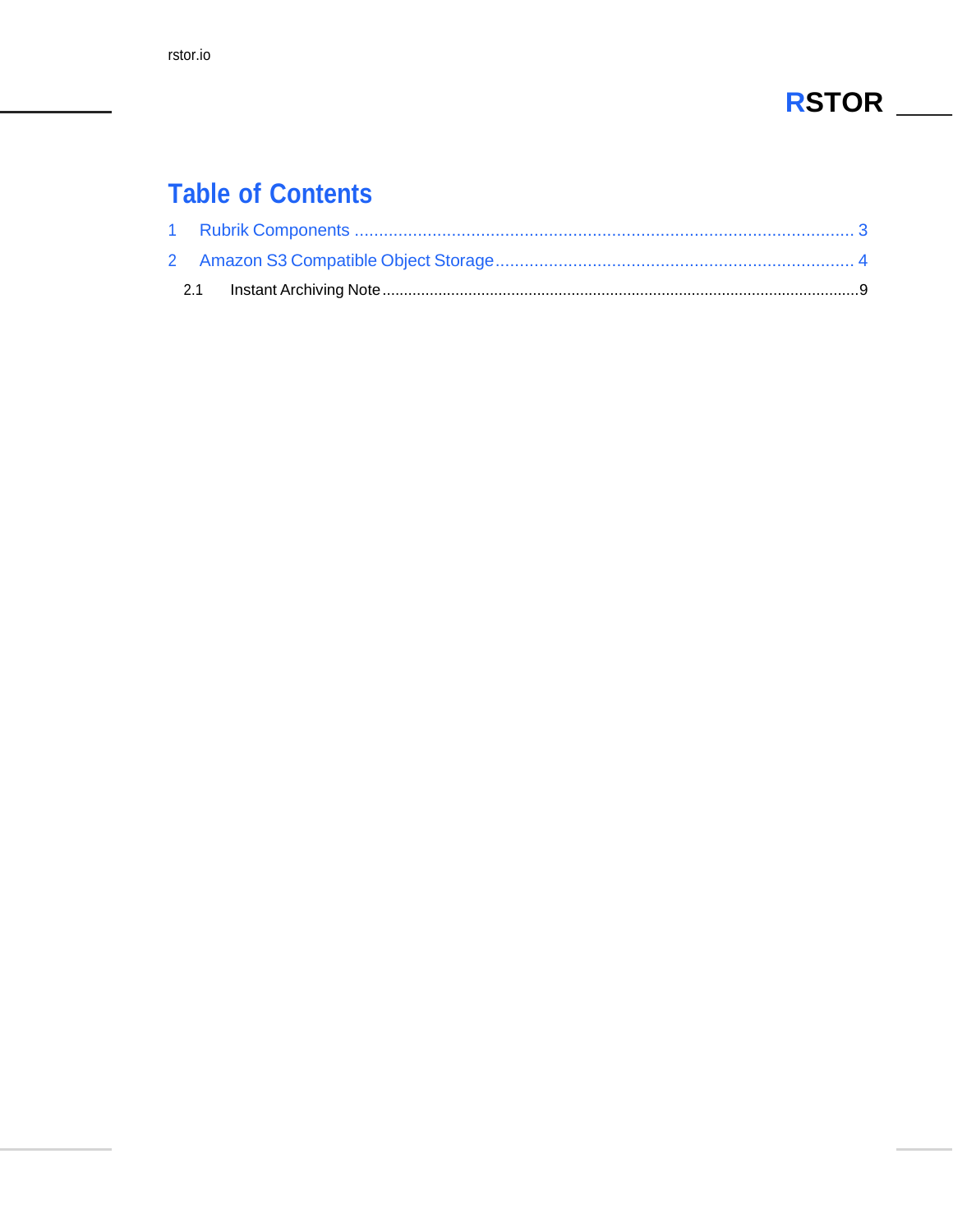#### <span id="page-2-0"></span>**1 Rubrik Components**

Rubrik is a Cloud Data Management Platform that can run on-prem and in public clouds. Rubrik is a single platform that converges the components of backup software and backup infrastructure such as servers, deduplicating storage, and long-term retention data in a simple, scalable fashion. It indexes and manages all data in the cloud, at the edge, or on-prem for backup, disaster recovery, archival, compliance, analytics, and copy data management. Rubrik powers on data instantly (for recovery or for test and development).

The benefits of Rubrik include simplified backup and recovery, accelerated cloud adoption, and the ability to automate at scale.

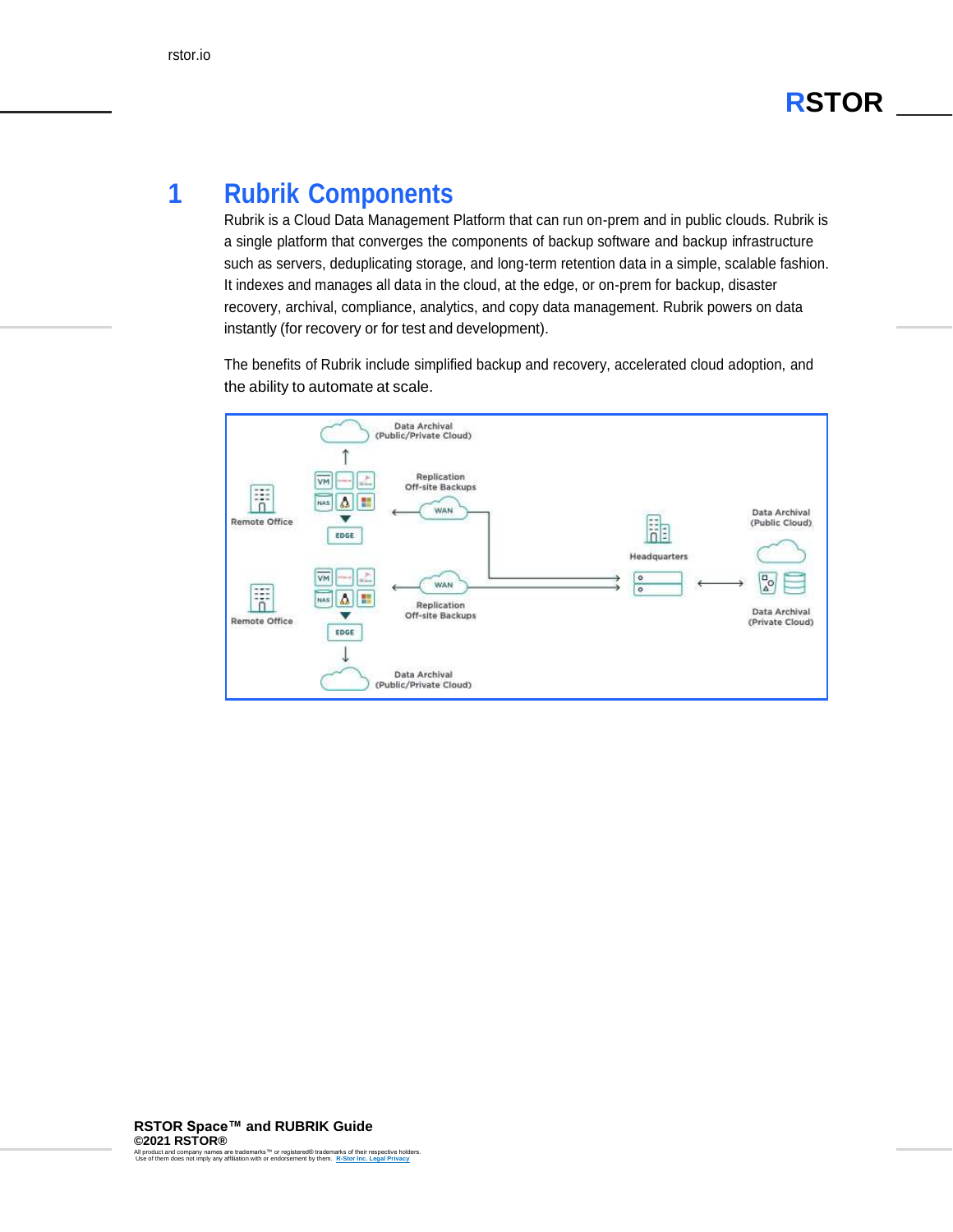#### <span id="page-3-0"></span>**2 Amazon S3 Compatible Object Storage**

Complete the following steps to add RSTOR Space as an archive for Rubrik.



- 1. Create an RSTOR user. Navigate to the "Users" tab and click on the "plus" icon in the upper right-hand corner to create a new user.
- 2. Once completed, generate an access key by clicking on the new email and clicking "+ GENERATE KEY". Take note of this information because it will not be displayed again.
- 3. Navigate to the "Buckets" tab and create an RSTOR bucket. The naming convention for buckets to be used as Rubrik Archives is:

**<prefix>-rubrik-<number>** e.g. rstor-rubrik-0 (see name in screenshot below)

**<number>** starts at 0 and the **<prefix>** used here must also be used when attaching the archive in step 8. It's possible to use multiple buckets when adding the archive, but just one is fine.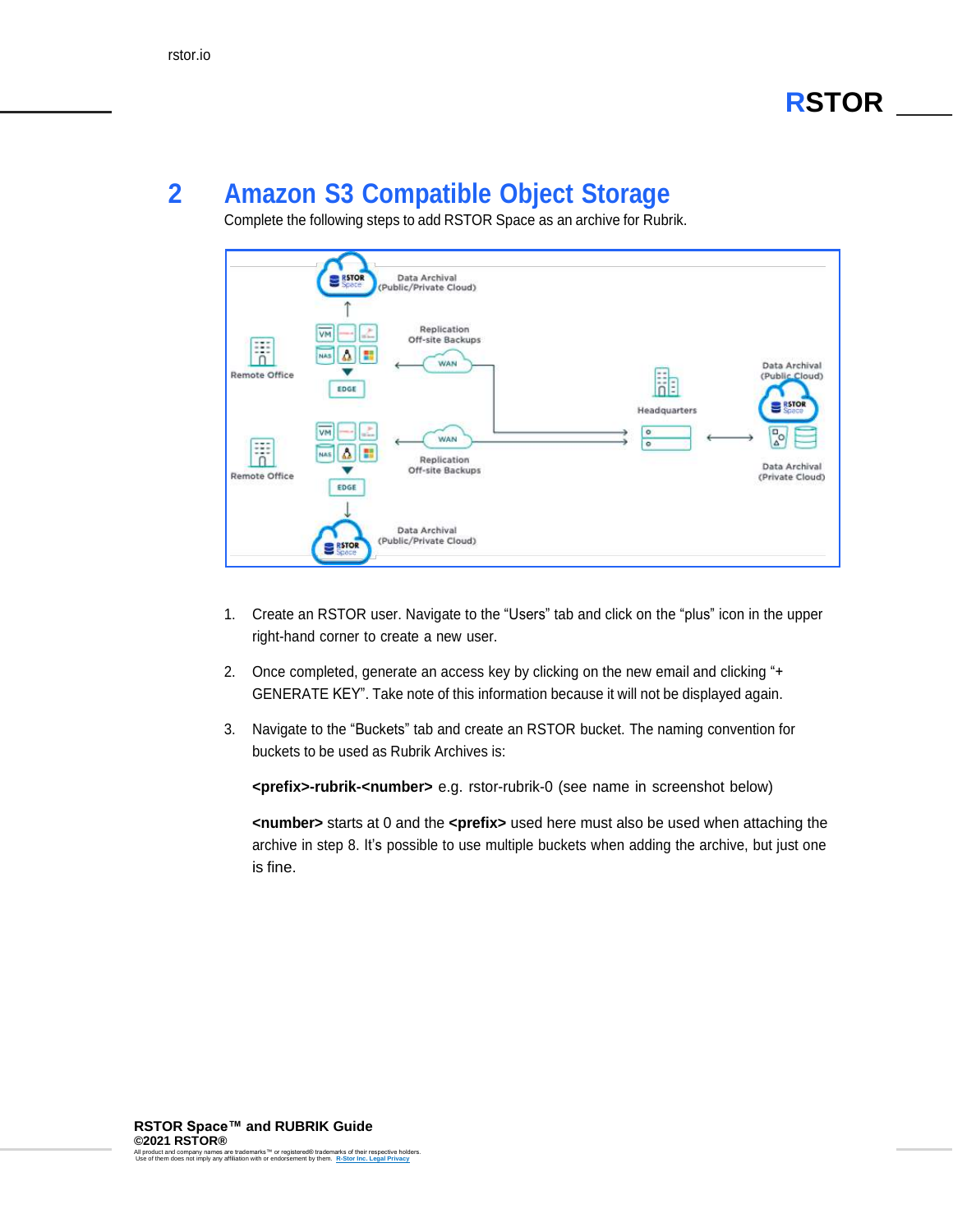|                                          | Choose a name for new butiket, the replication policy and whether the bucket will be public or net. |                                                                                                                                                                  |  |
|------------------------------------------|-----------------------------------------------------------------------------------------------------|------------------------------------------------------------------------------------------------------------------------------------------------------------------|--|
| Name of the backet P.<br>0-4/mlun-taster |                                                                                                     |                                                                                                                                                                  |  |
|                                          | Sold-services and policy entertainment in the company and the state of the service and              |                                                                                                                                                                  |  |
| Regions                                  |                                                                                                     |                                                                                                                                                                  |  |
|                                          | Select the regionts where you want the busket to be created and registated.                         |                                                                                                                                                                  |  |
| El useast f                              | Filemman Fil                                                                                        | El us excit 1                                                                                                                                                    |  |
| Access Mode                              |                                                                                                     |                                                                                                                                                                  |  |
| Private                                  |                                                                                                     |                                                                                                                                                                  |  |
| <b>TYMOUTH</b><br>Versioning             |                                                                                                     |                                                                                                                                                                  |  |
|                                          | Keep previous versions of objects when they are overentten or detered.                              |                                                                                                                                                                  |  |
| C Instinct (6) Creation                  |                                                                                                     |                                                                                                                                                                  |  |
| Object Locking                           |                                                                                                     |                                                                                                                                                                  |  |
|                                          |                                                                                                     | Store objects using a write once read-many (WORM) model to meet regulatory requirements or axid an oxits layer of protection agenct object changes and detellen. |  |
| MW awakle versioning outpressively.      |                                                                                                     |                                                                                                                                                                  |  |
| <b>Constant (B)</b> Chasterd             |                                                                                                     |                                                                                                                                                                  |  |
|                                          |                                                                                                     | <b>CONTRACTOR</b>                                                                                                                                                |  |

*\*Note: Rubrik is not version aware so versioning should be disabled*

4. Navigate to the "Policies" tab and add a Rubrik policy to the RSTOR bucket we just created. See the screenshot below.

| Policies - New Policy                                                                                                                                                                                                                                                                                                                                                                                                                                                      |                      |               |                            |               |                                                                                                                                                        |              |
|----------------------------------------------------------------------------------------------------------------------------------------------------------------------------------------------------------------------------------------------------------------------------------------------------------------------------------------------------------------------------------------------------------------------------------------------------------------------------|----------------------|---------------|----------------------------|---------------|--------------------------------------------------------------------------------------------------------------------------------------------------------|--------------|
| $\frac{1}{2} \left( \frac{1}{2} \right) \left( \frac{1}{2} \right) \left( \frac{1}{2} \right) \left( \frac{1}{2} \right) \left( \frac{1}{2} \right) \left( \frac{1}{2} \right) \left( \frac{1}{2} \right) \left( \frac{1}{2} \right) \left( \frac{1}{2} \right) \left( \frac{1}{2} \right) \left( \frac{1}{2} \right) \left( \frac{1}{2} \right) \left( \frac{1}{2} \right) \left( \frac{1}{2} \right) \left( \frac{1}{2} \right) \left( \frac{1}{2} \right) \left( \frac$ |                      |               |                            |               |                                                                                                                                                        |              |
| <b>Statement</b><br>$+0.6$<br>Television as a process construction and the                                                                                                                                                                                                                                                                                                                                                                                                 |                      |               |                            |               |                                                                                                                                                        | $\sim$       |
| and the company of the company<br>The prompture.                                                                                                                                                                                                                                                                                                                                                                                                                           |                      |               |                            |               |                                                                                                                                                        |              |
| 145,670<br>the control of the control of the<br>the car break in a control of the                                                                                                                                                                                                                                                                                                                                                                                          |                      |               |                            |               |                                                                                                                                                        | <b>Table</b> |
|                                                                                                                                                                                                                                                                                                                                                                                                                                                                            |                      |               |                            |               | <b>STATISTICS</b><br>All polices at                                                                                                                    |              |
|                                                                                                                                                                                                                                                                                                                                                                                                                                                                            |                      |               |                            |               | West European Commission Commission<br>and a state of the state of the control of the state of the state of the state of the state of the state of the |              |
|                                                                                                                                                                                                                                                                                                                                                                                                                                                                            |                      |               |                            |               | The painting and sends as the computations of found<br>present a programming                                                                           |              |
| $112 - 22$<br><b>Nominal</b>                                                                                                                                                                                                                                                                                                                                                                                                                                               |                      |               |                            |               |                                                                                                                                                        |              |
| $\frac{1}{2}$                                                                                                                                                                                                                                                                                                                                                                                                                                                              | $\sim$               | $\frac{1}{2}$ | <b>TOT</b><br><b>Total</b> | $\frac{1}{2}$ | of Good Care and Company and Care and<br>Artistic                                                                                                      |              |
| $199 - 664 + 0$                                                                                                                                                                                                                                                                                                                                                                                                                                                            | $\scriptstyle\rm II$ | 面             | 其                          | 耗             | ٠<br>                                                                                                                                                  |              |

5. Using Chrome, connect to any of the IP addresses of the Rubrik Cluster. Login to Rubrik using an admin account.

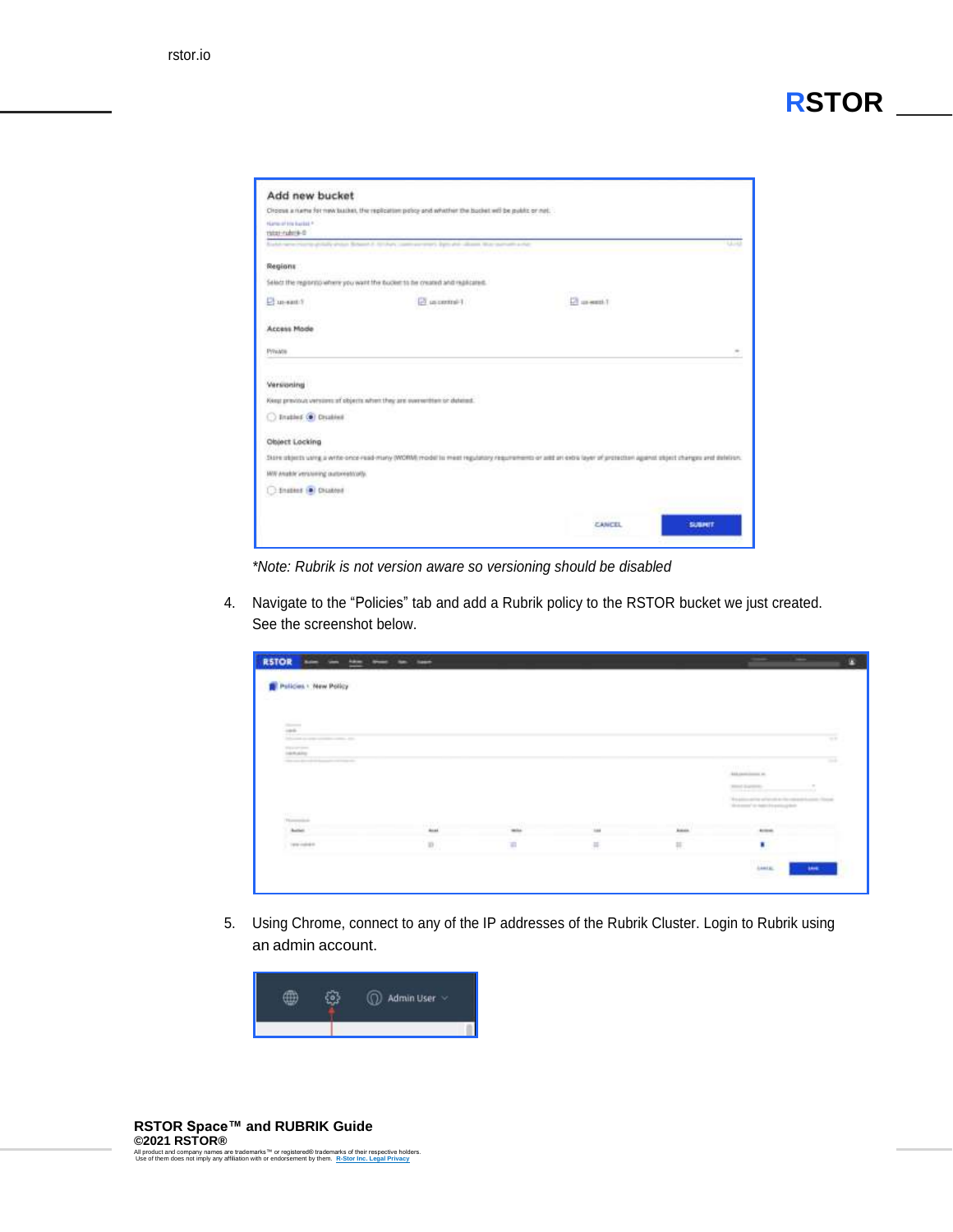- 6. Click on the "gear" icon in the top right of the GUI and click on "Archival Locations" in the dropdown menu under "System Configuration".
- 7. Click on the "+" icon to add an archival location. For "Archive Type" choose "Object Store". For "Object Store Vendor" choose "S3 Compatible". Enter your previously generated RSTOR access key and secret key that were created in step 2.

| $+ + +$                                      |  |
|----------------------------------------------|--|
| Add Archival Location<br><b>Extent Rapid</b> |  |
| Object Store                                 |  |
| <b>Thursday Street Company</b>               |  |

8. Enter the RSTOR customer's host name. The bucket prefix has to match the prefix used when creating the bucket in RSTOR back in step 3. You may edit the default Archival Location Name if you wish. Rubrik encrypts the data stored in the Cloud Archive using customer created RSA keys using a secure computer that has the OpenSSL toolkit.

"openssl genrsa –out rubrik\_encryption\_key.pem 2048"

The customer needs to keep the RSA key safe to connect to the archive from another Rubrik Cluster for DR purposes.

| <b>Hold Bank</b>                      | <b>ASSESSMENT</b> |  |  |
|---------------------------------------|-------------------|--|--|
| https://s3.customername.rstorcloud.io |                   |  |  |
| <b>Bookst Pints</b>                   |                   |  |  |
| rstor                                 |                   |  |  |
| <b>Number of Buckets</b>              |                   |  |  |
| ŋ                                     |                   |  |  |
| mission and a                         |                   |  |  |
| S3Compatible:rator                    |                   |  |  |

9. Select "Enable Archive Consolidation".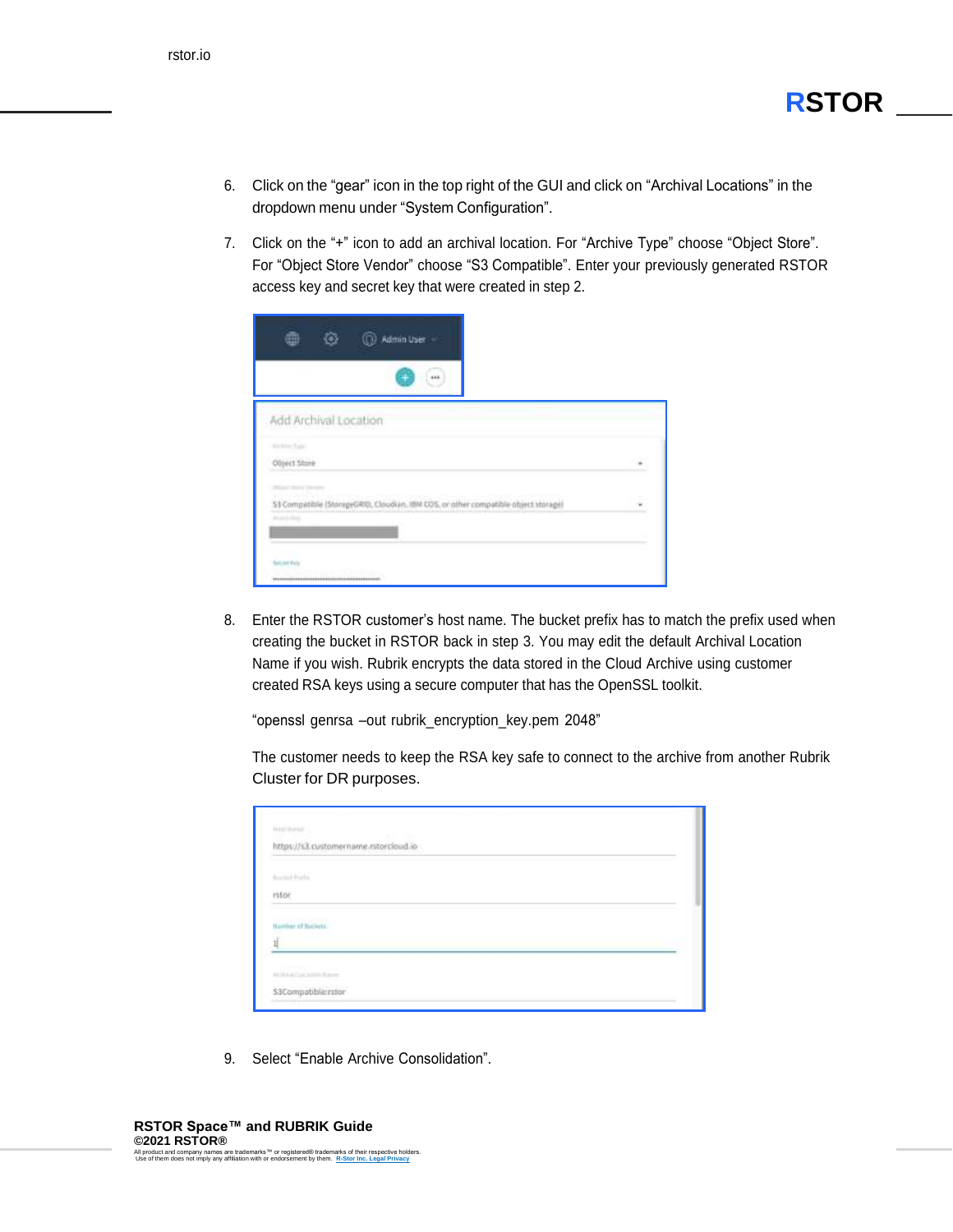| Enable Archive Consolidation |  |
|------------------------------|--|
|                              |  |

When Archival Consolidation is enabled, Rubrik merges the expired set of snapshots with the next live snapshot. This reduces storage requirements and reduces the snapshot chain length. With reduced snapshot chain length, a full snapshot is only required for the first snapshot and subsequent snapshots use incremental-forever snapshots.

Even though the capacity required for the archive is reduced, the Rubrik Cluster will carry out more I/O against the Archive.

10. Click "Add" and Rubrik will now attempt to connect to the Archive.

The Rubrik GUI will now revert back to the Archive Overview page and the Archival status will report as "Connecting" for a short period of time. Once connected, its verified that Rubrik has the required Read/Write access, and the status will change.

|    | S3Compatible:rstor               | 111 |
|----|----------------------------------|-----|
|    | S3Compatible:rstor<br>Read/Write |     |
|    | 08<br>Data Archived              |     |
| Ø) | OB<br>Data Downloaded            |     |

- 11. Now, to create Rubrik SLA's that use the Archive, in the left-hand side of the Rubrik GUI, click on "Local Domains" under SLA's.
- 12. Click on the "+" icon in the top-right of the Rubrik GUI.
- 13. Enter an SLA name. Provide information about the frequency of the snapshots and the retention period for each type of snapshot. Once inputted, click "Next".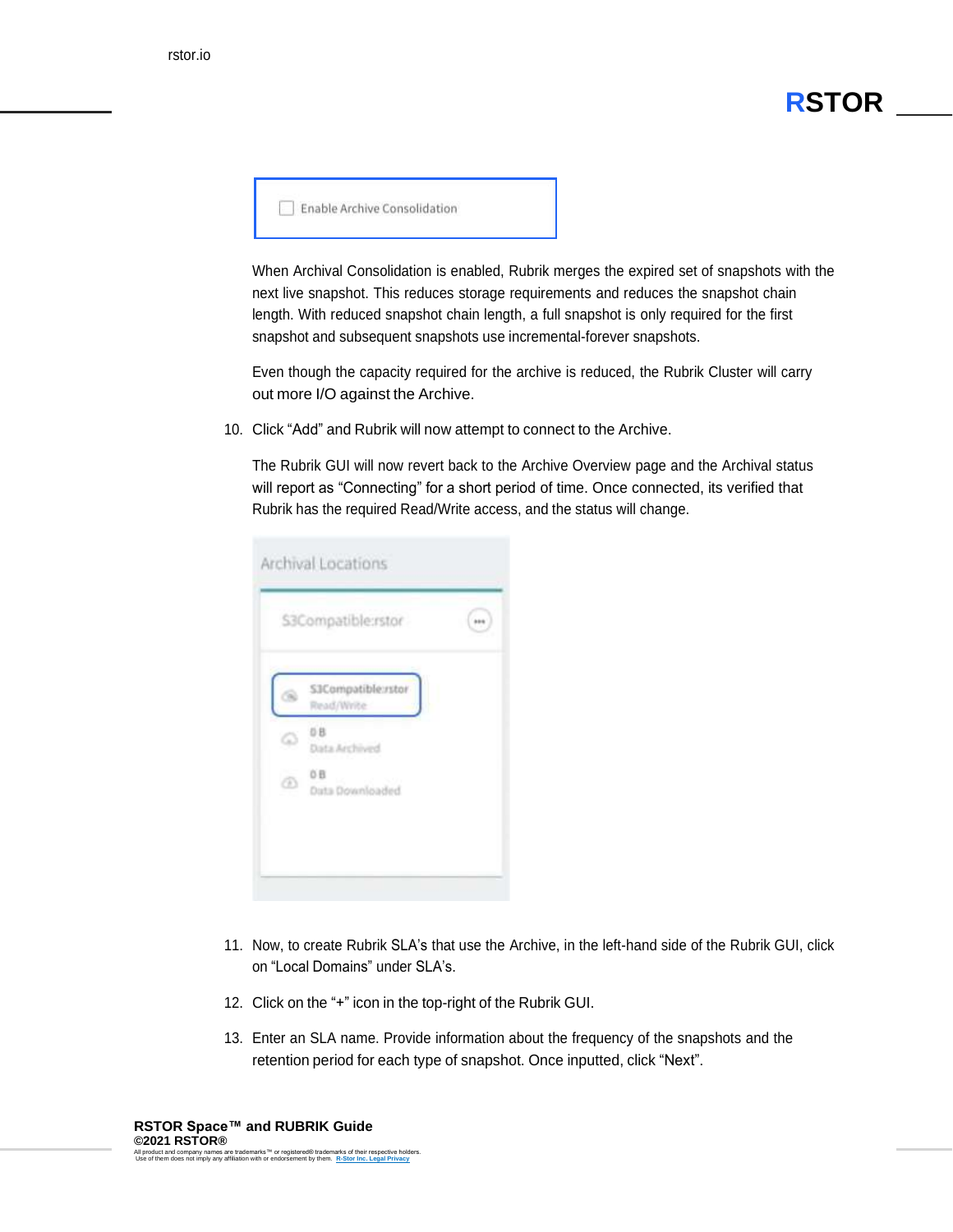

In this example, snapshots are taken every 1 hour and keep for 3 days. Daily snapshots are taken every 1 day and kept for 30 days. Monthly snapshots are taken and kept for 12 months. Yearly snapshots are taken and kept for 7 years.

| <b>Bad Prergeroscy and Resention</b>                                                                                  | <b>B</b> Interimaged top from (Sarlow) |                                | ۵<br><b>Toronto</b>     |
|-----------------------------------------------------------------------------------------------------------------------|----------------------------------------|--------------------------------|-------------------------|
| -ROTOR SCA                                                                                                            |                                        |                                |                         |
| Continuous Data Protection: ID                                                                                        |                                        |                                |                         |
| Service Level Agreement<br>Choose to you often yet saler or applicable and the fangith of tone last length structure. |                                        |                                |                         |
| Weekly and Quarterly Frequencies. [300                                                                                |                                        |                                |                         |
| Take Brugsinetts                                                                                                      |                                        | $1127 - 777$                   | <b>Hergs Snapsherry</b> |
| <b>Law Award</b><br>1                                                                                                 |                                        | <b>Service</b><br>$\mathbb{I}$ |                         |
| Firest Terminal<br>1                                                                                                  |                                        | <b>Syrikan</b><br>31           |                         |
| Form designed<br>1                                                                                                    |                                        | 'n                             |                         |
| ٠<br>j,                                                                                                               |                                        | <b>District</b><br>1           |                         |
| Local retention set to Tywers<br>Snapshot Mindow                                                                      |                                        |                                |                         |
| Take snapshots from:                                                                                                  |                                        | THE R. P.                      |                         |
| Take first full behaven: First Opportunity                                                                            | 7 ab.<br>$\sim$                        |                                |                         |

14. Click the Archiving toggle and select the RSTOR Archive from the dropdown list. Note that a Rubrik Cluster may have multiple archives attached.

Move the "Retention on Brik" slider bar to determine when the backups will be Archived to RSTOR. Rubrik will expire backups in the Archive based upon the retentions set on the previous page. Click "Next" then "Create". The SLA can now be assigned to objects to be protected by Rubrik, and archiving will automatically happen based upon the SLA's.

In this example backups will be Archived after 14 days.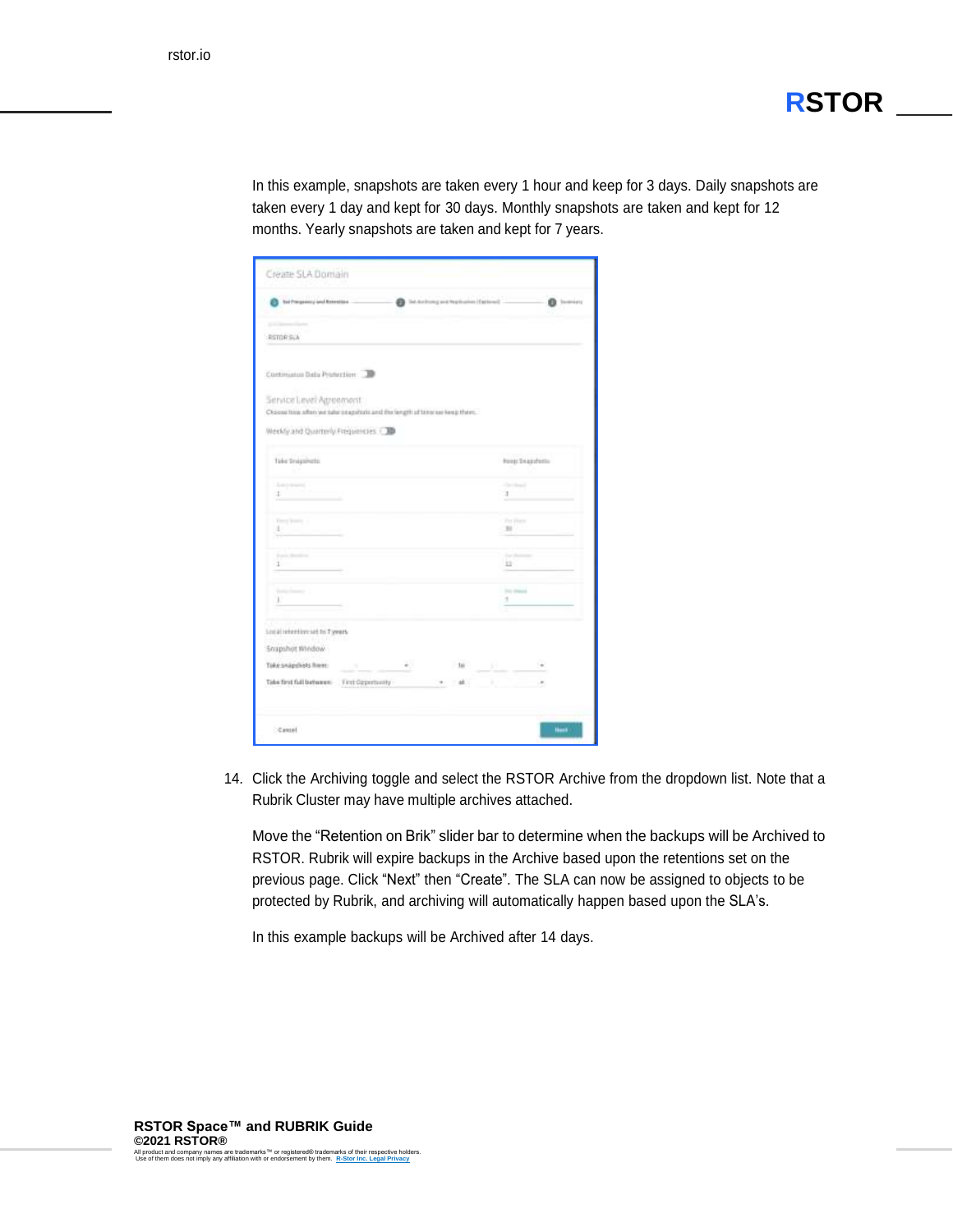| Create SLA Domain           |                                                                                                       |         |
|-----------------------------|-------------------------------------------------------------------------------------------------------|---------|
| Set Frequency and Retention | Set Archiving and Replication (Optional)                                                              | Summary |
| Retention On Brik           |                                                                                                       |         |
| ū                           | 14 days                                                                                               | 7 years |
| Archiving <b>CO</b>         |                                                                                                       |         |
| S3Compatible:rstor          | Enable Instant Archive                                                                                |         |
|                             | Archiving starts after 14 days, and is retained on the archival location for 6 years 351 days.        |         |
| Replication.                |                                                                                                       |         |
|                             | A replication target has not been set up yet. Please add a replication target to configure retention. |         |

#### <span id="page-8-0"></span>**2.1 Instant Archiving Note**

When creating an SLA, there is an option to instantly archive backups. Backups are archived shortly after they've been taken and will reside in the archive for the retention period defined by the SLA before being expired.

Because of this, there may be some snapshots that exist in the RSTOR archive for a short period of time. The snapshots are synthetically created from forward and reverse snapshot chains, so the data expired will be relative to the size of the "deltas" between the backups. This could also potentially lead to ghost data being reported.

Customers typically only select "Instant Archive" if they are not replicating backups between Rubrik Clusters for DR and want to have backups off sited to cloud to provide some ability to recover data in the event of a catastrophic event at their one location.